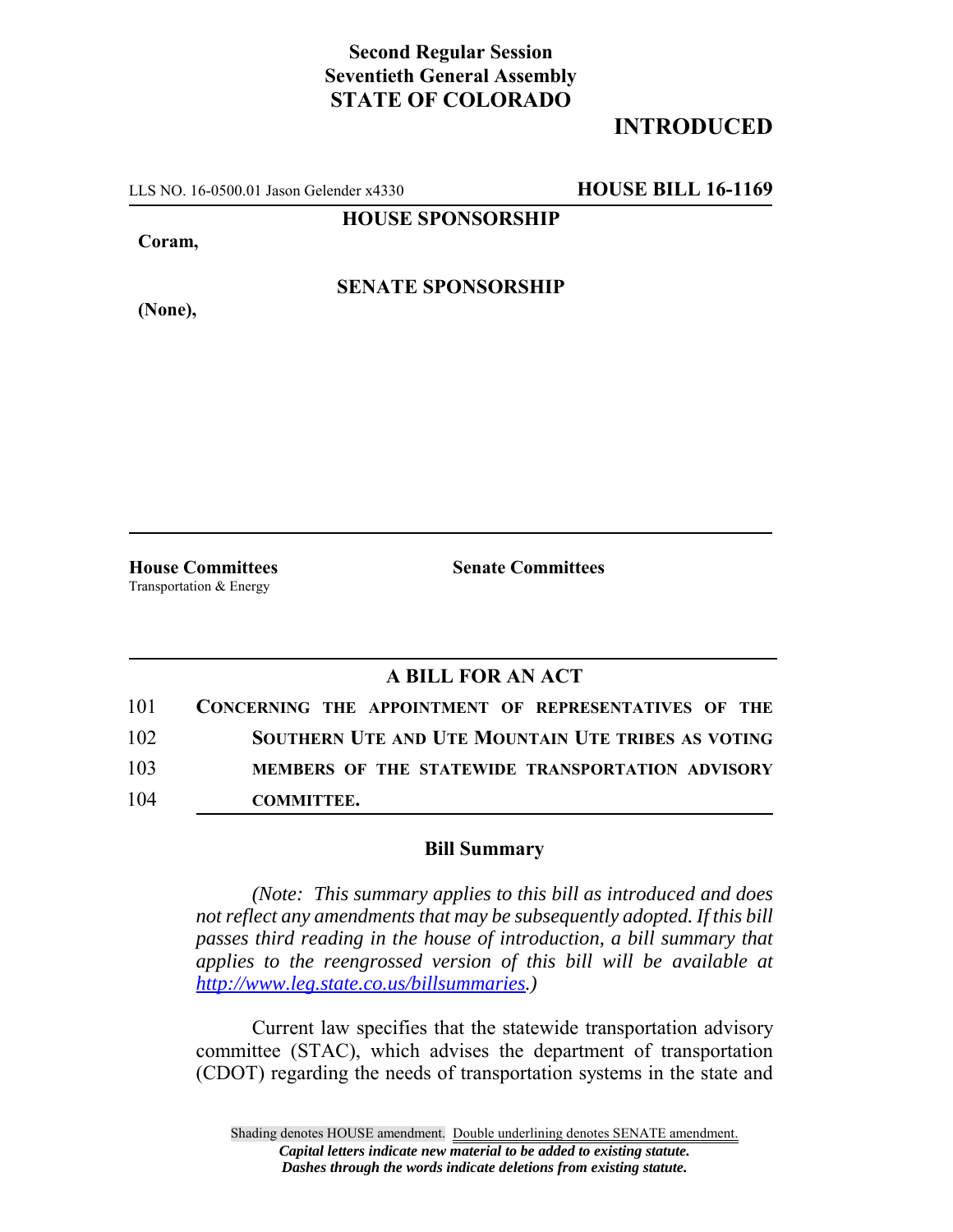reviews and comments on the regional transportation plans submitted for the 15 state transportation planning regions (TPRs), consists of one representative from each TPR. CDOT rules also allow the Southern Ute and Ute Mountain Ute tribes to each appoint one nonvoting representative to the STAC. The bill expands the membership of the STAC to include one representative from each of the tribes as a full-fledged voting member and expresses the intent of the general assembly that these representatives replace the nonvoting representatives.

*Be it enacted by the General Assembly of the State of Colorado:*

- **SECTION 1. Legislative declaration.** (1) The general assembly hereby finds and declares that:
- (a) State law specifies that the statewide transportation advisory committee consists of one member from each state transportation planning region;

 (b) The department of transportation has recognized that it is appropriate for the Southern Ute and Ute Mountain Ute tribes, each of which engage in transportation planning activities, to have independent representation on the transportation advisory committee and has authorized the tribes to each appoint one nonvoting representative to the committee;

 (c) It is necessary and appropriate to amend state law in order to allow representatives of the Southern Ute and Ute Mountain Ute tribes to serve as full-fledged voting members of the transportation advisory committee; and

 (d) It is the intent of the general assembly that the appointment of voting representatives of the Southern Ute and Ute Mountain Ute tribes to the transportation advisory committee immediately terminate the representation of the nonvoting tribal representatives on the committee. **SECTION 2.** In Colorado Revised Statutes, 43-1-1104, **amend**